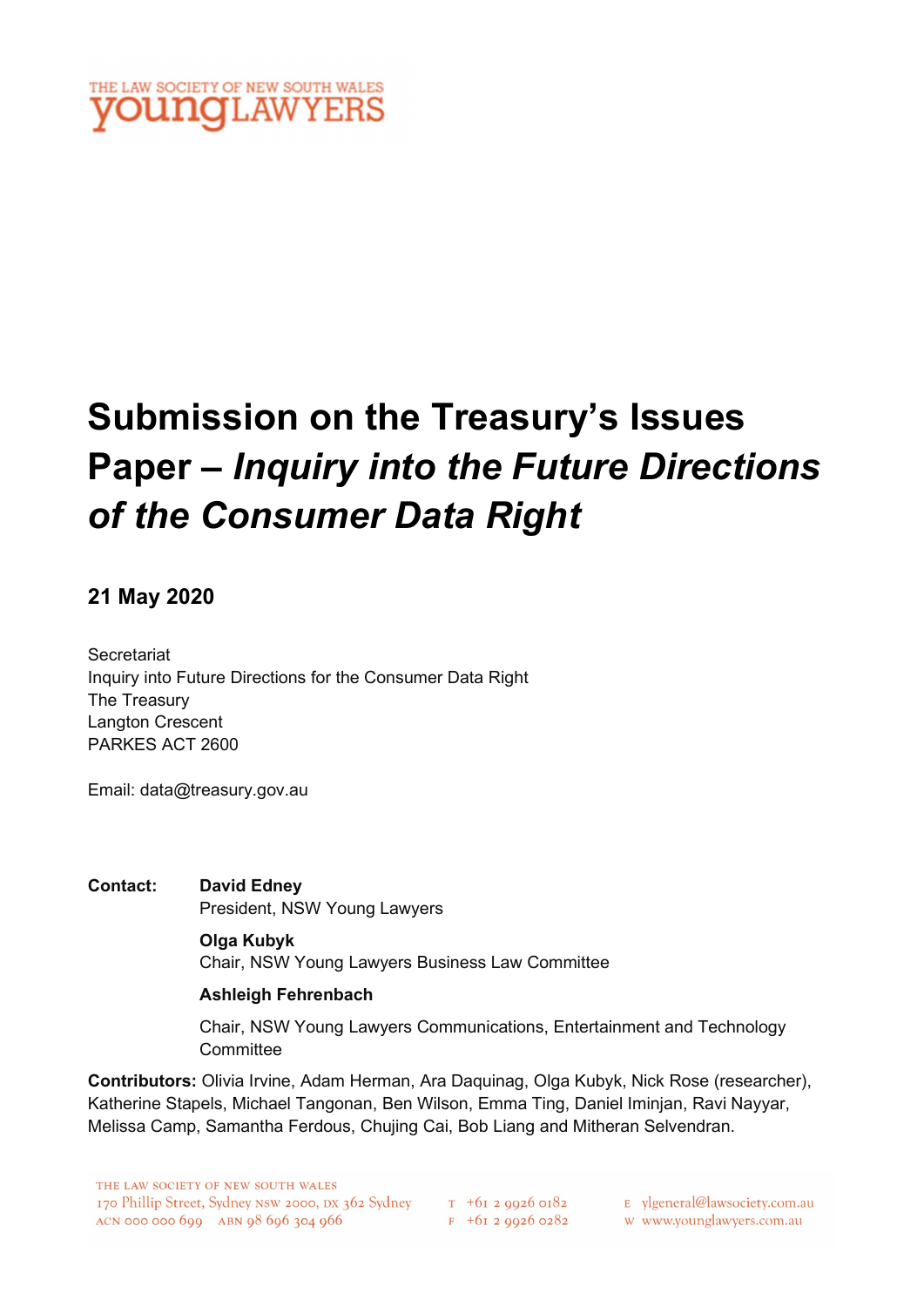The NSW Young Lawyers Business Law and Communications, Entertainment and Technology Committees make the following submission in response to the Treasury's Issues Paper (March 2020) – Inquiry into the Future Directions of the Consumer Data Right.

## NSW Young Lawyers

NSW Young Lawyers is a division of The Law Society of New South Wales. NSW Young Lawyers supports practitioners in their professional and career development in numerous ways, including by encouraging active participation in its 16 separate Committees, each dedicated to particular areas of practice. Membership is automatic for all NSW lawyers (solicitors and barristers) under 36 years and/or in their first five years of practice, as well as law students. NSW Young Lawyers currently has over 15,000 members.

### NSW Young Lawyers Business Law Committee

The Committee comprises a group of approximately 1,700 members in all aspects of business law who have joined together to disseminate developments in business law and foster an increased understanding of business law in the profession. The Committee reviews and comments on legal developments across corporate and commercial law, banking and finance, superannuation, taxation, insolvency, competition and trade practices, among others.

## NSW Young Lawyers Communications, Entertainment and Technology Law Committee

The Committee aims to serve the interests of lawyers, law students and other members of the community concerned with areas of law relating to information and communication technology (including technology affecting legal practice), intellectual property, advertising and consumer protection, confidential information and privacy, entertainment, and the media. As innovation inevitably challenges custom, the Committee promotes forward thinking, particularly about the shape of the law and the legal profession.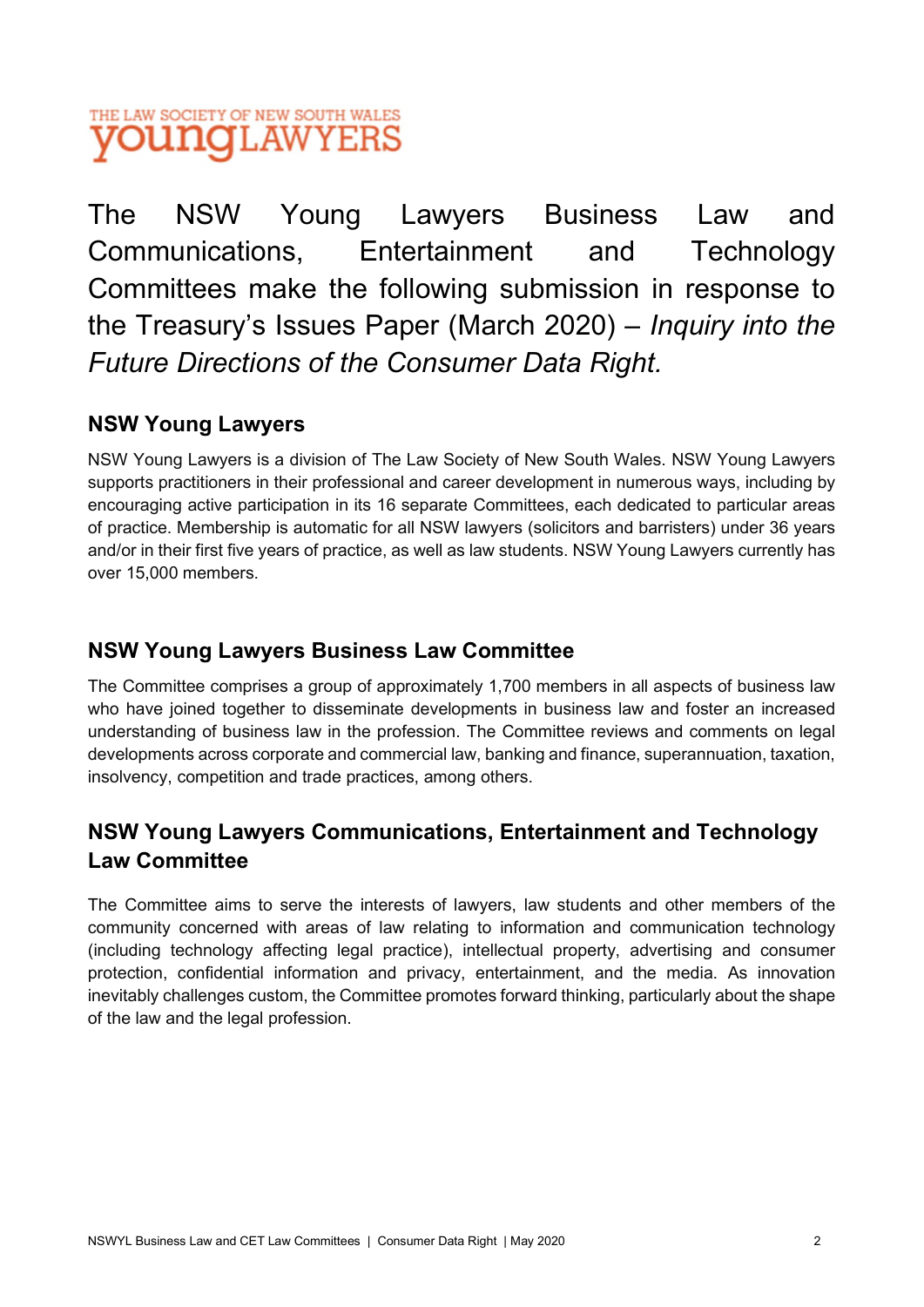## Introduction

The Committees welcome the opportunity to make a submission concerning the inquiry and the ways in which the Consumer Data Right ("CDR") could be leveraged to enhance competition and advance the development of a safe and efficient digital economy for the benefit of Australians.

In short, the Committees recommend that:

- 1. the CDR Rules should prescribe:
	- (a) limits to the types of products and services that may be recommended using data derived from the CDR; and
	- (b) additional privacy safeguards to ensure user confidence in the CDR is not undermined a lack of recourse as a result of a data privacy breach.
- 2. consumers should be informed of data security implications of transferring data to nonaccredited firms;
- 3. accredited data recipients be required to disclose the CDR data relating to the consumer that is already in its possession, in addition to any other data relating to the consumer that it intends to combine with the CDR data;
- 4. the definition of de-identification should be extended to require that all copies of the redundant data be permanently transformed into a state from which they can no longer be used to identify the consumer to whom it relates;
- 5. data holders and recipients should, if a data breach is identified, be under an obligation to halt at-risk services until the breach is rectified, notify an appropriate regulatory body (with penalties for non-compliance to discourage concealment), and be liable for any damages caused to consumers;
- 6. private remedies should also be available for individuals in respect of data misuse (for example privately-recoverable pecuniary penalties), in addition to enforcement by the relevant enforcement agency.

Below, the Committees outline the ways in which those themes are relevant in relation to the terms of reference.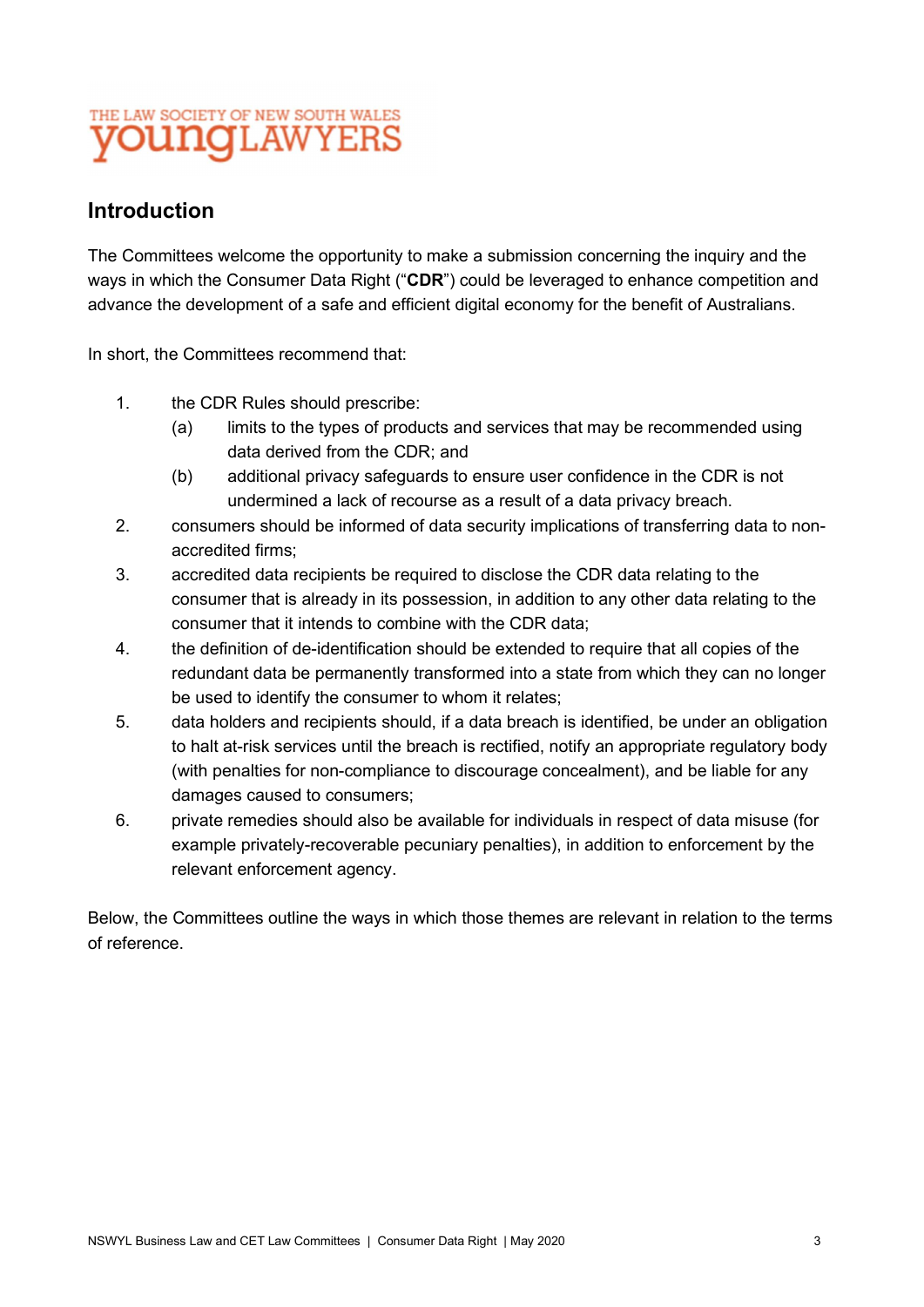

## Future Role and Outcomes of the Consumer Data Right

#### Consumer convenience

The Committees submit that the enhanced ability of consumers to switch between service providers makes consumer retention ever more important, which incentivises businesses to adopt transparent systems and processes and build business models that focus on creating additional value for consumers. $^{\rm 1}$  On the flip side, the increasing autonomy over data may create unintended complexities. Data-holders may learn news ways of deriving value from the existing consumer data,<sup>2</sup> and, if those are monetised, the consumer entitlements to a share of profits derived from the use of data about them by data holders would require considerable thought.

#### Extension to other industries

The Committees note that the CDR's role in connection with consumer data is distinct from that in connection with product information.

The Committees submit that in order to develop a fully functioning CDR framework, which does not produce unintended economic consequences and proves most beneficial, the future role of CDR in connection with product information should be limited either to industries that:

- a. are regulated with industry-specific regulation;
- b. are homogenous; and
- c. have access to personally identifiable information of consumers that is linked to certain transactions and spending habits.

The Committees submit that it may not be practical to extend the operation of the Competition and Consumer (Consumer Data Right) Rules 2020 (Cth) (the Rules) ("CDR Rules") to all sectors of the economy in the sense of making information on various product offerings available, because:

- a. not all sectors in the economy supply goods and/or services that are readily substitutable for one another; and
- b. market competition is imperfect by nature.

 $^{\text{1}}$  Phuong Nguyen and Lauren Solon, 'Consumer data and the digital economy' (Report, 17 July 2018)

<sup>&</sup>lt;https://cprc.org.au/wp-content/uploads/Full\_Data\_Report\_A4\_FIN.pdf>.

 $^2$  Melbourne Law School, 'Australia's Consumer Data Right: Opportunities and Challenges' (YouTube, 22 October 2019)

<sup>&</sup>lt; https://www.youtube.com/watch?v=hizQClbMrQo&t=3330s>.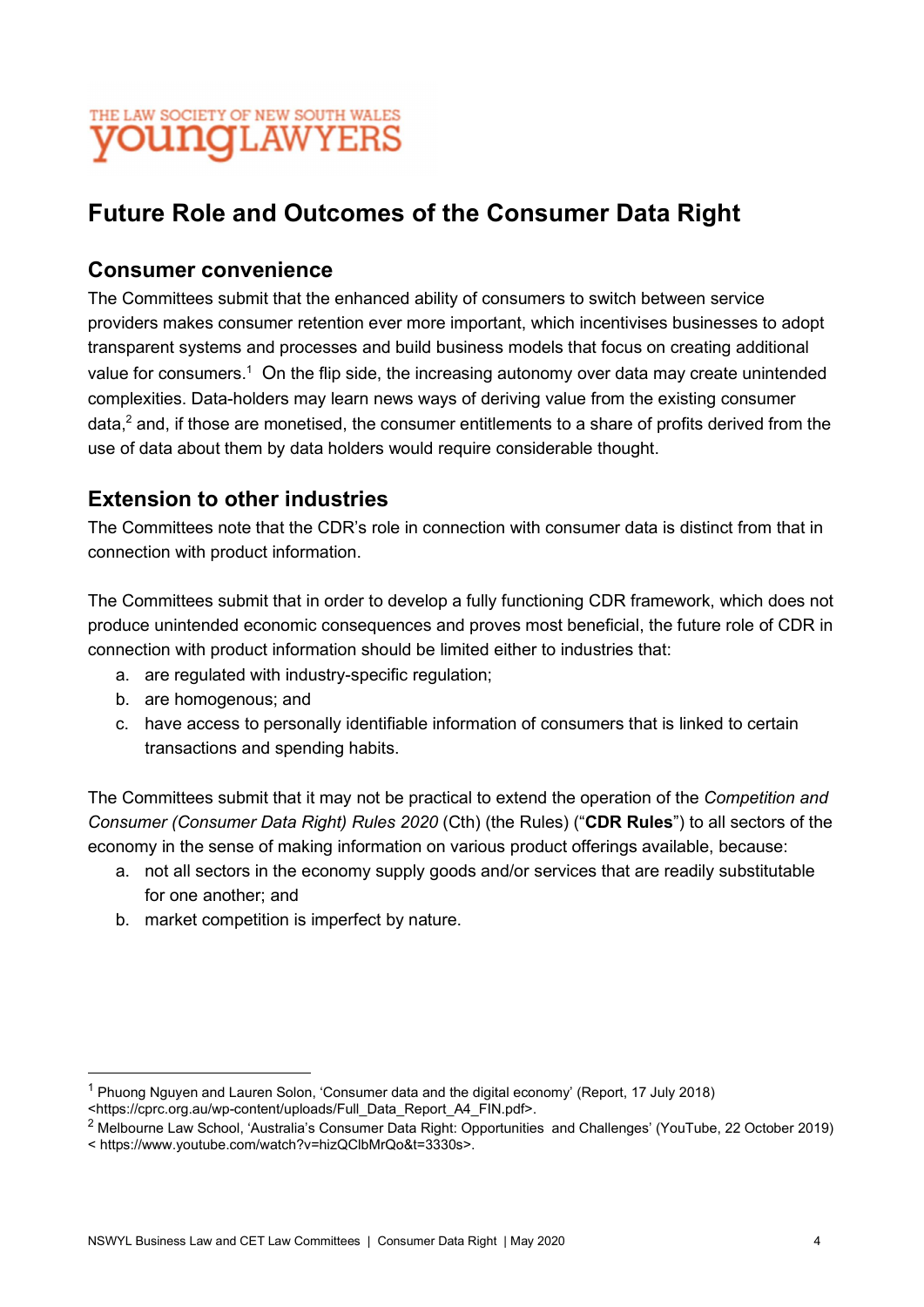The Committees submit that the CDR would not have the effect of moving every market closer to 'perfect competition' because maintaining the CDR framework carries a heavy administrative burden associated with implementing and monitoring adherence to any legislation, which is not necessarily supported by the marginal benefit it may achieve.

## International Context

The Committees submit that cross-border cooperation with foreign governments, international organisations and fora like the OECD in designing the CDR would help achieve interoperability of national data portability frameworks and would enable Australian consumers to realise the economic potential of their data in both overseas and domestic markets. That is, the Committees support Australia designing its frameworks to be consistent with those used in other markets to the extent possible and otherwise consistent with Australia's policy objectives.

In particular, the Committees support the Treasury's consideration of the CDR developments in the European Union through the adoption of the European General Data Protection Regulation ("GDPR").

The Treasury should consider including features that are similar to the following features of the GDPR:

- a. The withdrawal of consent is as accessible as the granting of consent.<sup>3</sup>
- b. Consumers are required to be informed of the purpose of the collection of data, its legal basis, and the manner in which it would be used.4 The CDR is an opportunity for the Treasury to expand the rights that already exist under the Privacy Act 1988 (Cth).
- c. Information regarding the consent given by a consumer to a data request is to be provided in a concise, transparent, intelligible, and easily accessible form with clear and plain language. Particular consideration needs to be given to children.<sup>5</sup>

 $3$  Regulation (EU) 2016/679 of the European Parliament and of the Council of 27 April 2016 on the protection of natural persons with regard to the processing of personal data and on the free movement of such data, and repealing Directive 95/46/EC [2016] OJ L 119/1, art 7(3).

<sup>&</sup>lt;sup>4</sup> Regulation (EU) 2016/679 of the European Parliament and of the Council of 27 April 2016 on the protection of natural persons with regard to the processing of personal data and on the free movement of such data, and repealing Directive 95/46/EC [2016] OJ L 119/1, art 13.

 $5$  Regulation (EU) 2016/679 of the European Parliament and of the Council of 27 April 2016 on the protection of natural persons with regard to the processing of personal data and on the free movement of such data, and repealing Directive 95/46/EC [2016] OJ L 119/1, art 12.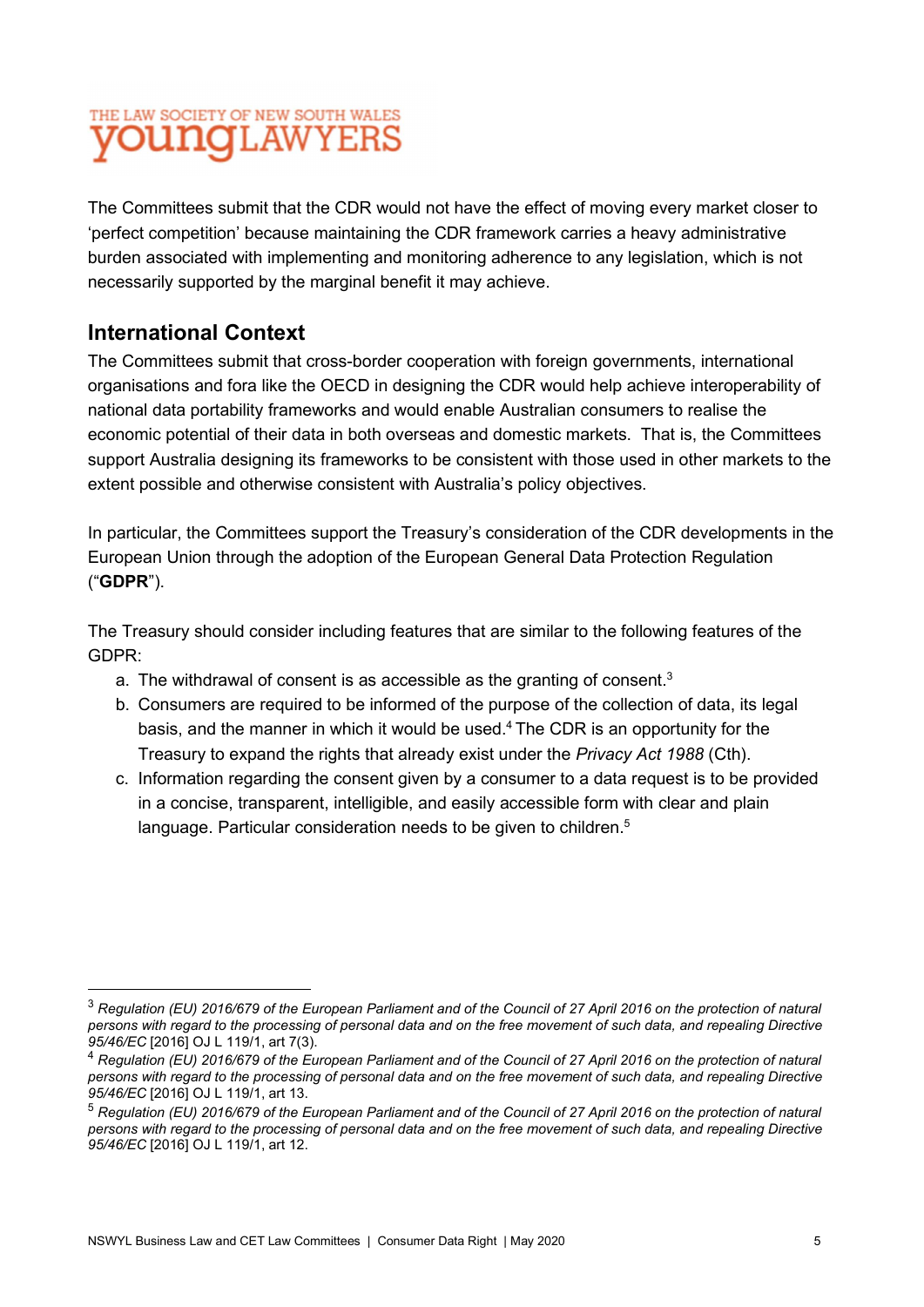Under the GDPR, the data subjects have the following rights that CDR privacy protection should be modelled on:

- a. the right to access personal data:<sup>6</sup>
- a. the right to access personal data;<sup>6</sup><br>b. the right to erase (right to be forgotten);<sup>7</sup> b. the right to erase (right to be forgotten);<sup>7</sup><br>c. the right to restrict processing;<sup>8</sup>
- c. the right to restrict processing;<sup>8</sup><br>d. the right to data portability;<sup>9</sup>
- 
- e. the right to reject automated decisions;<sup>10</sup>
- f. the right to rectify;  $11$
- g. the right to restrict data processing; and
- h. the right to object.<sup>12</sup>

The Committees submit that, as a part of the CDR framework, consumers should have the right to request the deletion of their data (similar to that which exists under the GDPR) given the CDR's strong focus on data portability. Consumers who choose to transfer their data from one service provider to another risk having copies of their data stored by multiple service-providers, thereby increasing the risks of data breaches.

The Committees submit that it is desirable to implement a standardised format for Application Programming Interfaces ("API") and a support framework surrounding the API implementation (or a publicly accessible knowledge database). Open Banking imposes an obligation to use a standard format in software frameworks to ensure compliance. This achieves greater harmonisation of accessibility for consumers across different types of read and/or write permissions and provides organisations with an opportunity to collaborate across industries. Presently, Open Banking provides publicly accessible online resources for the public and developers, including software tools to verify compliance and API specifications.13 The Committees believe that providing resources, like consumer-friendly information about the specifications (the type of information and how it is transferred), would assist in strengthening public confidence in the CDR, increasing community awareness, and ensuring its widespread use.14

<sup>6</sup> General Data Protection Regulation (EU) 2016/ 679 art 15.

<sup>7</sup> General Data Protection Regulation (EU) 2016/ 679 art 17.

 $8$  General Data Protection Regulation (EU) 2016/ 679 art 18.

<sup>&</sup>lt;sup>9</sup> General Data Protection Regulation (EU) 2016/ 679 art 20.

<sup>10</sup> General Data Protection Regulation (EU) 2016/ 679 art 22.

<sup>&</sup>lt;sup>11</sup> General Data Protection Regulation (EU) 2016/ 679 art 16.

<sup>12</sup> General Data Protection Regulation (EU) 2016/ 679 art 21.

<sup>13</sup> Open Banking, Frequently Asked Questions, <https://openbankinguk.github.io/knowledge-base-pub/>.

<sup>&</sup>lt;sup>14</sup> Productivity Commission, *Data Availability and Use* (Inquiry Report No 82, March 2017) 159-64.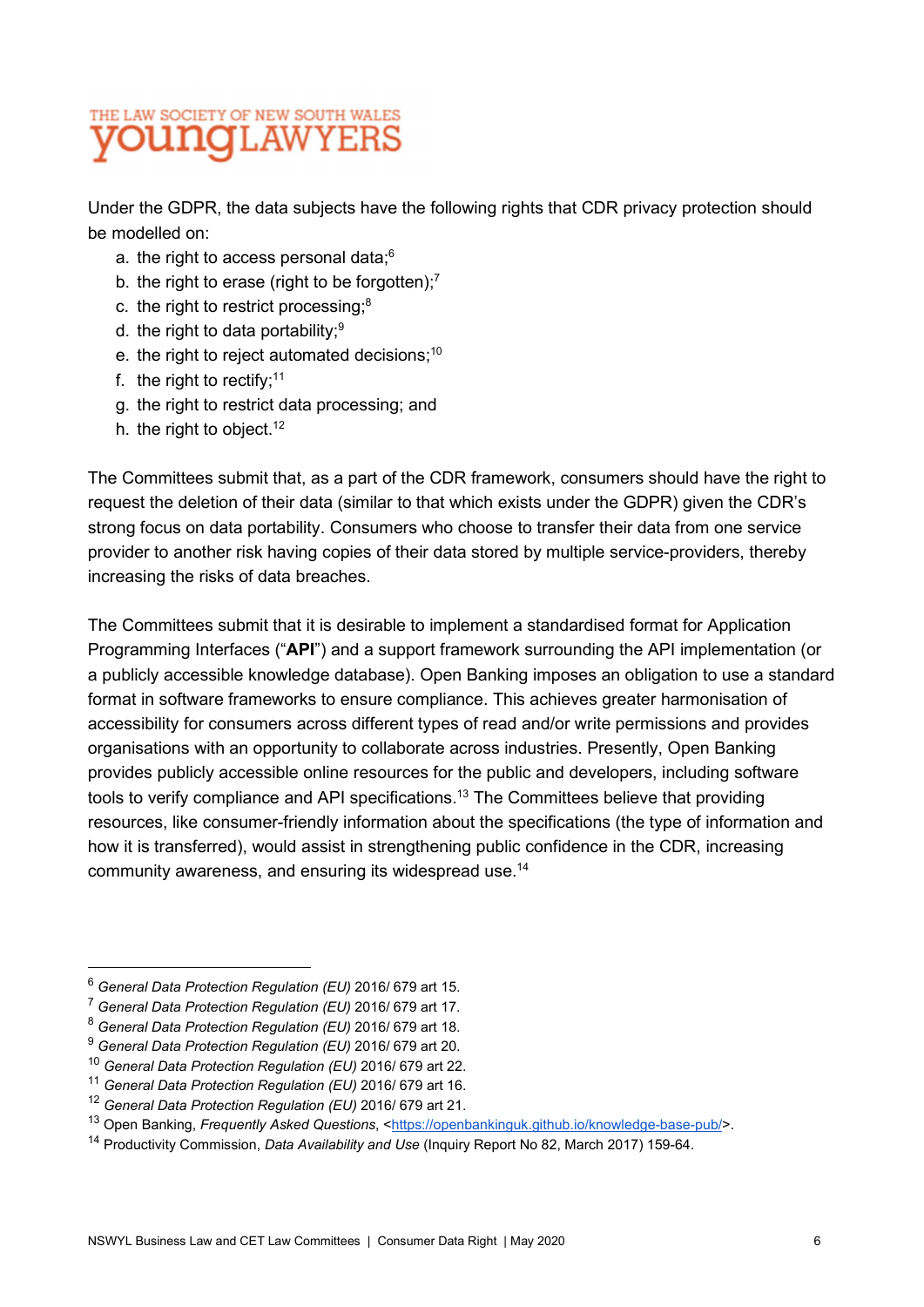## Switching

The Committees submit that the CDR may not be effective in encouraging Australian consumers to switch service providers because of the lack of awareness of alternative services. For example, despite the presence of 'neobanks' in the Australian financial services market, neobanks have not made substantial inroads into the market share of the 'Big 4' Australian banks.15 The issue is writ large in Nielsen's consideration that: 'Australians aren't quite ready just yet to transition from traditional banking behaviours to a neobank's new mobile-only experience.' 16 Almost half of the individuals surveyed said 'they had never heard of a neobank'.17 A CDR allowing Australians to switch their banking providers to neobanks may be of little practical value for so long as many Australians do not know about the range of entities available.

The Committees submit that the Treasury should, in partnership with the Australian Securities and Investments Commission ("ASIC"), engage and educate the Australian public about the variety of banking and payment services options available to them (especially about those outside the 'Big 4' Australian banks) and the offerings of the Australian FinTech sector more broadly (as appropriate to the circumstances of communities engaged with). Partnering with the FinTech industry's peak advocacy industry body, FinTech Australia,<sup>18</sup> would assist with removing the behavioural barriers and potentially helping Australians apprehend neobanks' business models, without which consumers are unlikely to switch to neobanks even with the CDR present. This recommendation presupposes the existence of a thriving Australian FinTech sector with businesses that can benefit from the existence of the CDR by using it to potentially gain customers.

The Committees support the continued development of a thriving Australian FinTech sector that produces businesses that can benefit from the CDR by attracting consumers. The Committees welcome initiatives like the enactment in February 2020 of the FinTech regulatory sandbox,<sup>19</sup> which was an outstanding example of the openness of ASIC in working with and providing regulatory guidance to the FinTech sector. Initiatives that support the development of FinTech

<sup>&</sup>lt;sup>15</sup> Clancy Yates, 'Meet the "Neobanks" Trying to Shatter the Big Four Banking Oligopoly', Sydney Morning Herald (online, 17 August 2019) <https://www.smh.com.au/business/banking-and-finance/meet-the-neobanks-trying-to-shatterthe-big-four-banking-oligopoly-20190815-p52hiu.html>.

<sup>&</sup>lt;sup>16</sup> Jo Brockhurst, 'Will Australians Put Their Money where Their Mouth Is and Switch Banks?', Nielsen (Web Page, 20 November 2019) [1] <https://www.nielsen.com/au/en/insights/article/2019/will-australians-put-their-money-where-theirmouth-is-and-switch-banks/>.

<sup>&</sup>lt;sup>17</sup> Jo Brockhurst, 'Will Australians Put Their Money where Their Mouth Is and Switch Banks?', Nielsen (Web Page, 20 November 2019) [1] <https://www.nielsen.com/au/en/insights/article/2019/will-australians-put-their-money-where-theirmouth-is-and-switch-banks/>.

<sup>18</sup> FinTech Australia', FinTech Australia (Web Page, 20 December 2019) <https://fintechaustralia.org.au/>.

<sup>&</sup>lt;sup>19</sup> Jane Hume, Assistant Minister for Superannuation, Financial Services and Financial Technology, 'New Laws Passed

to Drive Fintech Innovation and Competition in the Financial Sector' (Media Release, 11 February 2020).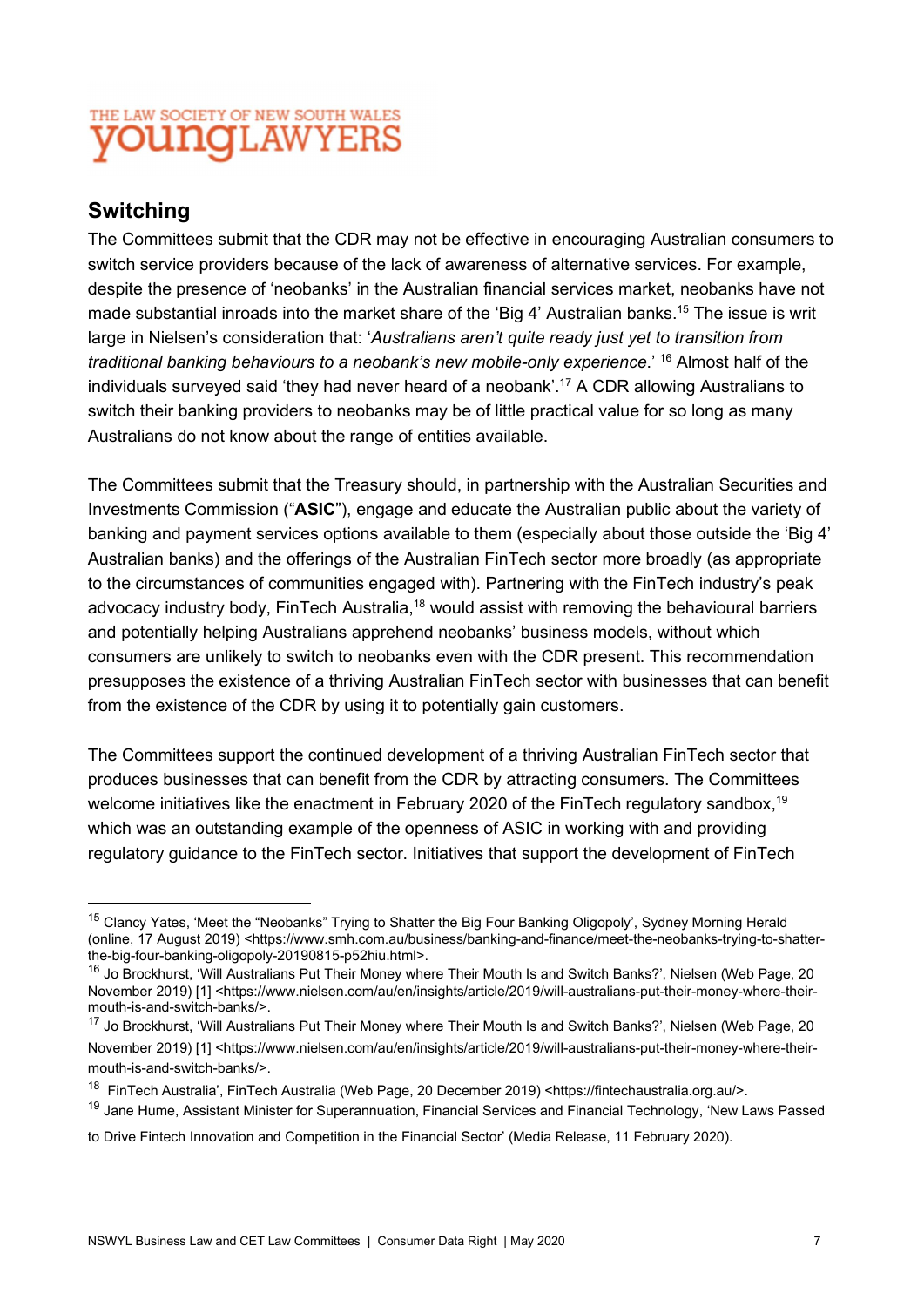industry, such as the regulatory sandbox, support the creation of an environment for the CDR to flourish.

#### Read access

The Committees submit that the language for the provision of consent should be standardised and the CDR should provide a standardised and explicit facility for consumers to withdraw their consent, including the ability to request the deletion of previously provided data. Surveys have shown that similar rights available under the GDPR have rarely been exercised.<sup>20</sup> Standardisation would assist consumers with understanding their rights and exercising the same, which, based on the GDPR's experience, is crucial for its effective operation.

#### Resource limitations

The Committees are concerned about the costly nature of achieving the envisaged level of interoperability if online consumer services cannot transfer data in a standardised format that can be automatically interpreted.

The Committees submit that any proposed extension of the CDR should be subject to a costbenefit analysis. If participation in the CDR framework requires significant technological capacity, small to medium enterprises may not have access to sufficient resources to develop such capacity. This may lead to heightened barriers to entry. Achieving interoperability with a high level of data security is a problem even for sophisticated organisations, as evidenced by the six month delay in implementing the Open Banking regime due to security and privacy concerns.<sup>21</sup>

In extending the CDR, the efficient operation of markets should not be hindered by the imposition of excessive costs (or an expectation that large costs should be expended) on companies in developing interoperability software and complying with ongoing regulatory burdens, in order to benefit from the CDR regime.<sup>22</sup>

 $^{20}$  James Meese, Punit Jagasia and James Arvanitakis, 'Citizen or consumer? Contrasting Australia and Europe's data protection policies' (2019) 8(2) Internet Policy Review 1, 6.

 $^\mathrm{21}$  Australian Competition and Consumer Commission, 'Consumer Data Right timeline update' (Media Release 249/19, 20 December 2019).

<sup>&</sup>lt;sup>22</sup> Australian Competition and Consumer Commission, 'Consumer Data Right Timeline Update' (Media Release 249/19, 20 December 2019).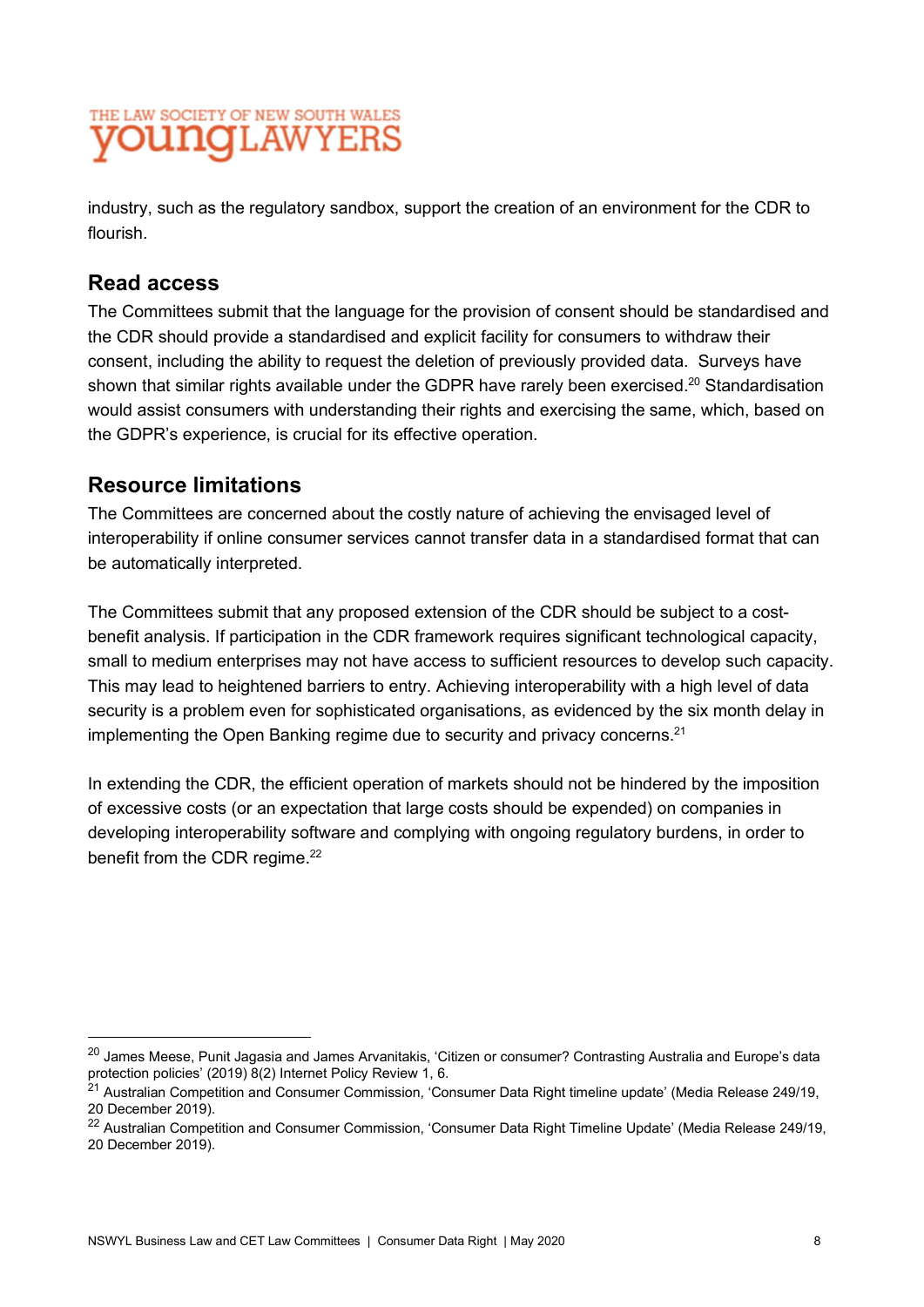## Consumer Protection

#### CDR Consent

The CDR Rules require that, prior to the disclosure and use of the CDR data, consumers provide consent that is voluntary, express, informed, specific as to purpose, time-limited and easily withdrawn. <sup>23</sup> The Committees submit that, while the requirement of consent represents an important consumer safeguard, there is insufficient guidance about the permissible uses of the CDR data once that consent is provided. For example, a consumer may consent to their CDR data being used to determine the price of goods or services without contemplating that this may result in a relatively higher quote being issued for goods or services offered. Notwithstanding the detailed consent requirements, some consumers will not take the time to read and understand the consequences of giving consent. These consumers may be vulnerable to inappropriate product promotion and price discrimination, and therefore require the protection in a form of additional safeguards.

The Committees submit that there should be uniform terms and conditions and industry regulations regarding the CDR for the banking industry and other industries that the CDR may apply to in order to facilitate consumer understanding of the regime. According to s 56AI of the Treasury Laws Amendment (Consumer Data Right) Bill 2019, a person or a business enterprise can utilise the CDR as long as his or her data is counted as the CDR data<sup>24</sup> or can be reasonably identifiable.<sup>25</sup> The CDR data by definition in s 56AI (1) and (2) is sector-based information collected by an instrument designated sector, including other data directly or indirectly derived from that information. According to the designated sectors by the Minister, $26$  consumer data includes personal data and machine-generated data. It will be difficult for consumers to understand what kind of personal data and machine-generated data that have been kept in the banking industry. This understanding is essential for taking advantage of the positive impacts data portability may have on consumer choices.

The Committees submit that regulations should be adopted prescribing uniform standard terms for CDR contracts and the technical process of transferring consumer data. Given that the collection

<sup>&</sup>lt;sup>23</sup> Competition and Consumer (Consumer Data Right) Rules 2020 (4 February 2020) div 4.3, r 4.9; 4.11<br><https://www.accc.gov.au/system/files/CDR%20Rules%20-%20Final%20-%206%20February%202020.pdf >.

<sup>&</sup>lt;sup>24</sup> Hon Josh Frydenberg MP, Treasury Laws Amendment (Consumer Data Right) Bill 2019 Explanatory Memorandum Chapter 1 1.1. < https://parlinfo.aph.gov.au/parlInfo/download/legislation/ems/r6281\_ems\_58a7c56b-36e3-4388-acf8-58455b983a76/upload\_pdf/698114.pdf;fileType=application%2Fpdf >.

<sup>25</sup> Treasury Laws Amendment (Consumer Data Right) Bill 2019 s 56AI (3).

<sup>26</sup> Treasury Laws Amendment (Consumer Data Right) Bill 2019 s 56AQ.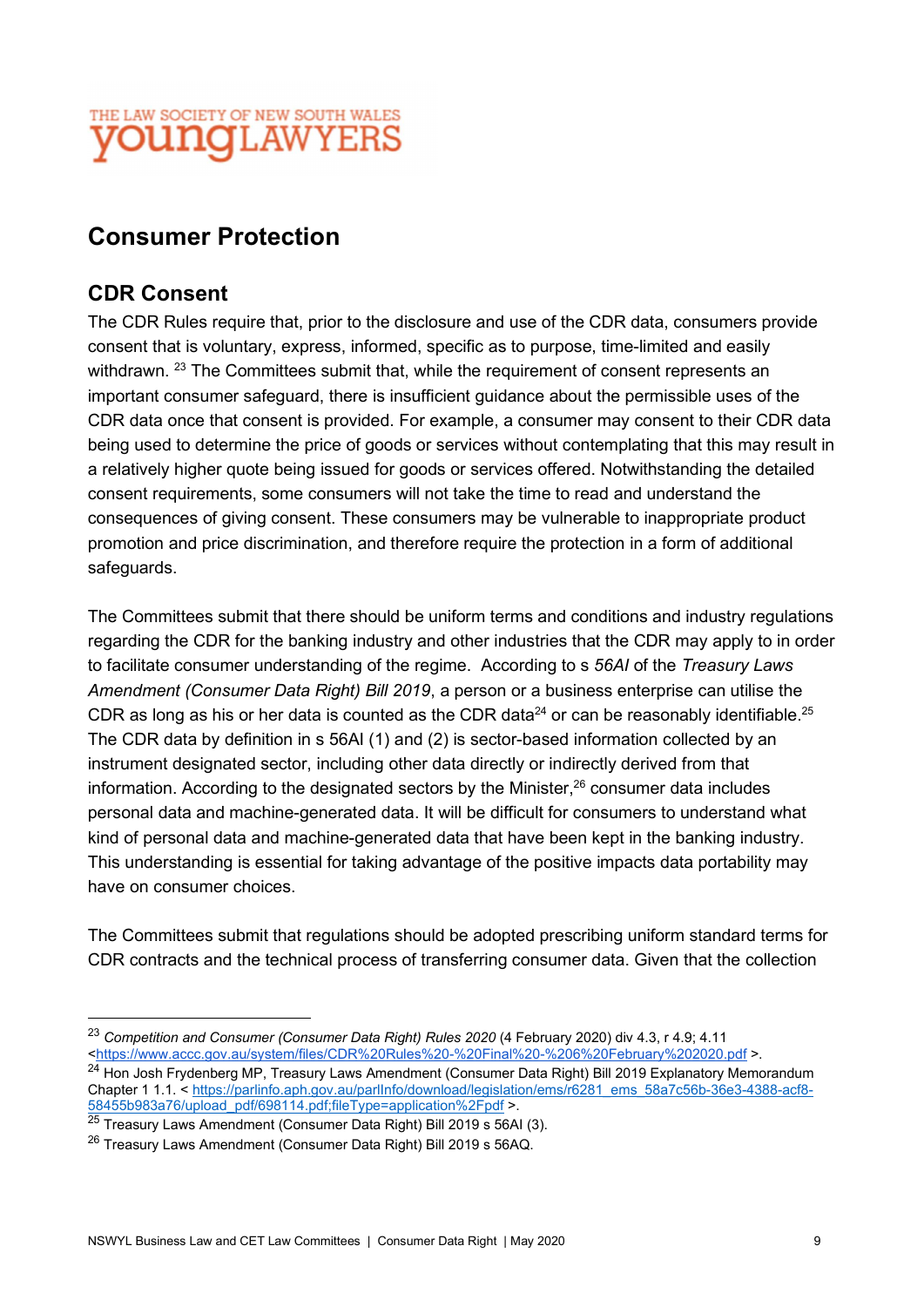and use of consumer data are based on contracts between a data holder and a consumer, $^{27}$  the Committees are concerned about the use of unfair contract terms. Notwithstanding the enhanced ability of the consumers to negotiate deals with the data holders due to the portability afforded by the CDR, consumers hold far less bargaining power vis-a-vis a corporation and, in the absence of unified contract terms, may have insufficient say in how their data will be used and transferred.

#### Inappropriate product promotion

The Committees recommend that the CDR Rules should prescribe limits to the types of products and services that may be recommended using data derived from the CDR. Inappropriate product promotion may arise, for example, in the context of a consumer applying for a personal loan using a comparison website. In this example, the Open Banking framework may permit the consumer's bank to transfer personal transaction data including payment history, salary, and spending habits. This would enable a comparison website to recommend products that are unrelated to the consumer's query, including high-interest credit cards. The consumer may be disadvantaged because the recommended products may not be suitable for the consumer's personal circumstances and financial goals.

### Price discrimination

The Committees submit that the CDR may give rise to first-degree price discrimination or 'personalised pricing', which involves firms setting prices that equate to each consumer's willingness to pay for goods or services.<sup>28</sup> This is because the CDR data accessible through the Open Banking framework includes a consumer's transaction history, account balance, and income information.

For example, the CDR data relating to previous purchases by a consumer may be used by a comparison website to recommend personal loan products on less favourable terms than would otherwise be the case, including products that feature higher interest rates or substantial termination fees. This is because a comparison site or a firm may use the CDR data to discern the limits of a consumer's spending appetite to formulate its pricing. The foregoing use of the CDR is plainly inconsistent with the objects of promoting fairness and consumer choice<sup>29</sup> and would arguably result in higher consumer prices, which is contrary to the consumer-focus of the CDR<sup>30</sup> and should be discouraged as a matter of public policy. Further, a significant number of Australians

 $27$  Competition and Consumer (Consumer Data) Rules 2019 dated 29 March 2019, r 1.8.

<sup>&</sup>lt;sup>28</sup> Organisation for Economic Co-operation and Development, 'Price Discrimination' (Background Note

DAF/COMP(2016)15, 29-30 November 2016) 7 <https://one.oecd.org/document/DAF/COMP(2016)15/en/pdf>.

 $29$  Competition and Consumer Act 2010 (Cth) s 56AA(c).

<sup>&</sup>lt;sup>30</sup> Australian Government, Consumer Data Right Overview (September 2019) 1

<sup>&</sup>lt;https://treasury.gov.au/sites/default/files/2019-09/190904\_cdr\_booklet.pdf>.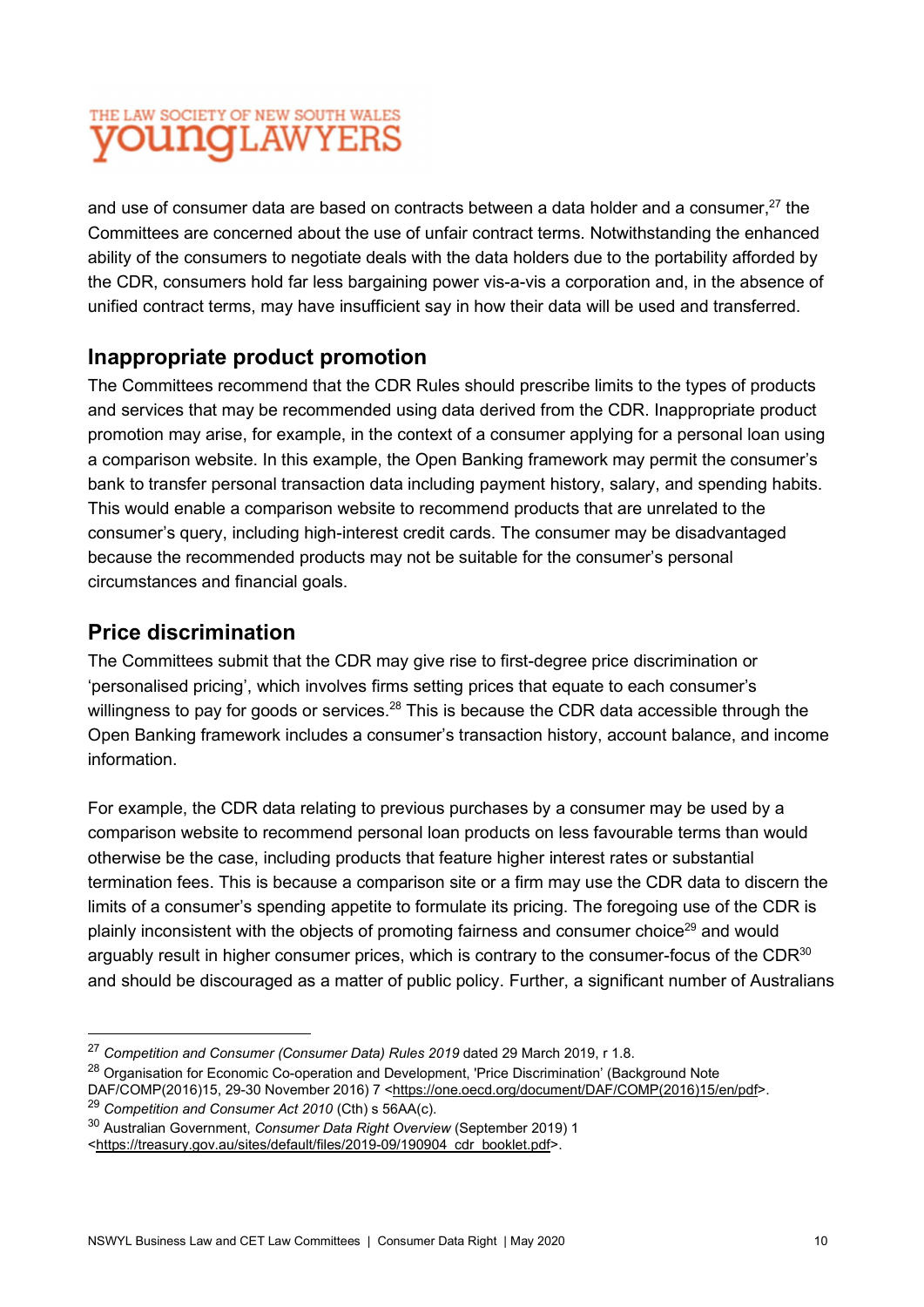fall outside the scope of protection afforded by the Australian Consumer Law on the basis they are insufficiently disadvantaged.31

## Increased risk of cyber attack

The Committees submit that due to the likely increase of transfer sensitive consumer data there is a heightened risk of cyber-attacks and data abuse. Although the CDR establishes a minimum standard for privacy protection for the collection, disclosure, and use of data and imposes restrictions on the transfer of data, the holding and transferring of sensitive data, by their nature, create risks of misuse, mistake, and malware attacks.

In anticipation of this, the Committees submit that the CDR should establish minimum encryption and security measures for data holders and accredited data recipients. Furthermore, there should be regular reviews and updated standards to ensure that user data is appropriately protected.

While the auditing abilities provided for in subdivision 9.3.2 of the CDR Rules provide for some accountability in respect of data security, strong economic incentives should be in place to ensure that those dealing with consumer data appropriately protect that data. Accordingly, the Committees recommend that data holders and authorised data recipients:

- a. in the event of the discovery of a breach in their data security, be under an obligation to halt any potentially at-risk services until the breach has been rectified, and report the breach to an appropriate regulatory body (with appropriate penalties to discourage the concealment of breaches); and
- b. be liable to consumers in damages for any losses caused by any such data breach, including by the halting of services until the rectification of the breach.

### Addressing vulnerable consumer risks

The Committees submit that although the CDR provides for increased competitiveness and transparency of financial providers, it can also serve to discriminate against vulnerable consumers. Technological access and literacy present significant disadvantages for consumers using the CDR. The Office of the Australian Information Commissioner should provide accessible educational resources to guide consumers as a first step in protecting their privacy.

<sup>&</sup>lt;sup>31</sup> See Competition and Consumer Act 2010 (Cth) sch 2 ('Australian Consumer Law') ss 21, 22; Paciocco v Australia and New Zealand Banking Group Ltd (2015) 236 FCR 199, 274 (Allsop CJ); Kakavas v Crown Melbourne Ltd (2013) 250 CLR 392, 427.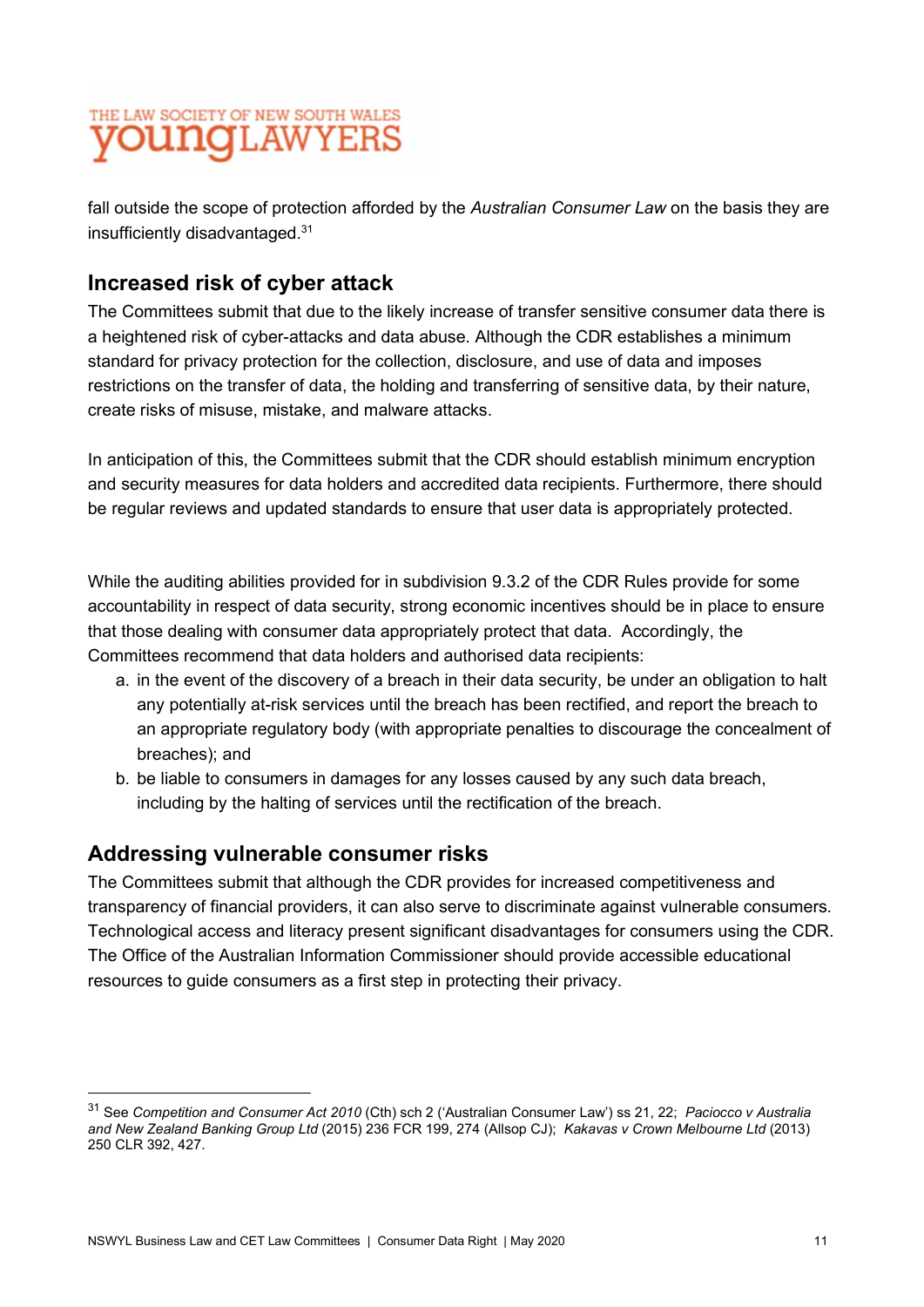### Reliable deletion and removal requests

The Committees submit that the ability for customers to request data removal and deletion from nominated data holders is an essential aspect of the CDR, which needs to be carefully monitored and enforced through reliable oversight and reporting means. This requires a combination of increased protections and rules governing data holders, efficiency in reporting and enforcing compliance, and, when necessary, penalties for non-compliance. The Committees support the enforcement of rule 4.17 of the CDR Rules when dealing with and deleting redundant CDR data.<sup>32</sup> Moreover, the continued use of de-identified CDR data, as determined by rule 1.17 of the CDR Rules, is reasonable in order to allow de-identified data sharing to assist consumer knowledge and  $\mathsf{product}\ \mathsf{comparison.}^{33}$ 

## Privacy concerns

The Committees consider the current privacy regime, consisting of both industry-wide and sectorspecific federal, state and territory legislation,<sup>34</sup> does not adequately address the potential privacy and compliance issues resulting from the CDR, for the reasons set out below.

## Scope for Harm

Private entities, in gathering and processing data about an individual, may do so in an inadvertently or otherwise discriminatory manner. While the existing framework in Privacy Safeguard 11 $35$  considers this in the form of out of date or incomplete data, the data available to a decision matrix may result in or prefer biased or unfair outcomes for a range of other reasons, particularly in a commercial setting.

When considering that machine learning may create correlative connections which inform decisionmaking, it becomes important to anticipate what information and inferences should appropriately be provided to a decision-making system. Too little data, or too much data, may result in arbitrary bias which may not be immediately identifiable.

To expand on the previously discussed harm of price discrimination, by way of an example, a flight aggregator may use personal data to combine their customer's IP address with behavioural purchase information. This sets a flight price and presents it in a way which creates a unique price-

<sup>&</sup>lt;sup>32</sup> Competition and Consumer (Consumer Data Right) Rules 2020 (Cth) r 4.17.

<sup>33</sup> Competition and Consumer (Consumer Data Right) Rules 2020 (Cth) r 1.17.

<sup>&</sup>lt;sup>34</sup> Federal Privacy Act 1988 (Cth); Information Privacy Act 2014 (ACT); Information Act 2002 (NT); Privacy and Personal Information Protection Act 1998 (NSW), Information Privacy Act 2009 (QLD); Personal Information Protection Act 2004 (TAS); Privacy and Data Protection Act 2014 (VIC). See e.g. Telecommunications Act 1997 (Cth); Criminal Code Act 1995 (Cth); National Health Act 1953 (Cth); Health Records and Information Privacy Act 2002 (NSW); Health Records Act 2001 (Vic); Workplace Surveillance Act 2005 (NSW).

 $35$  Competition and Consumer Act 2010 (Cth) pt IVD div 5 sub-div E s 56EN.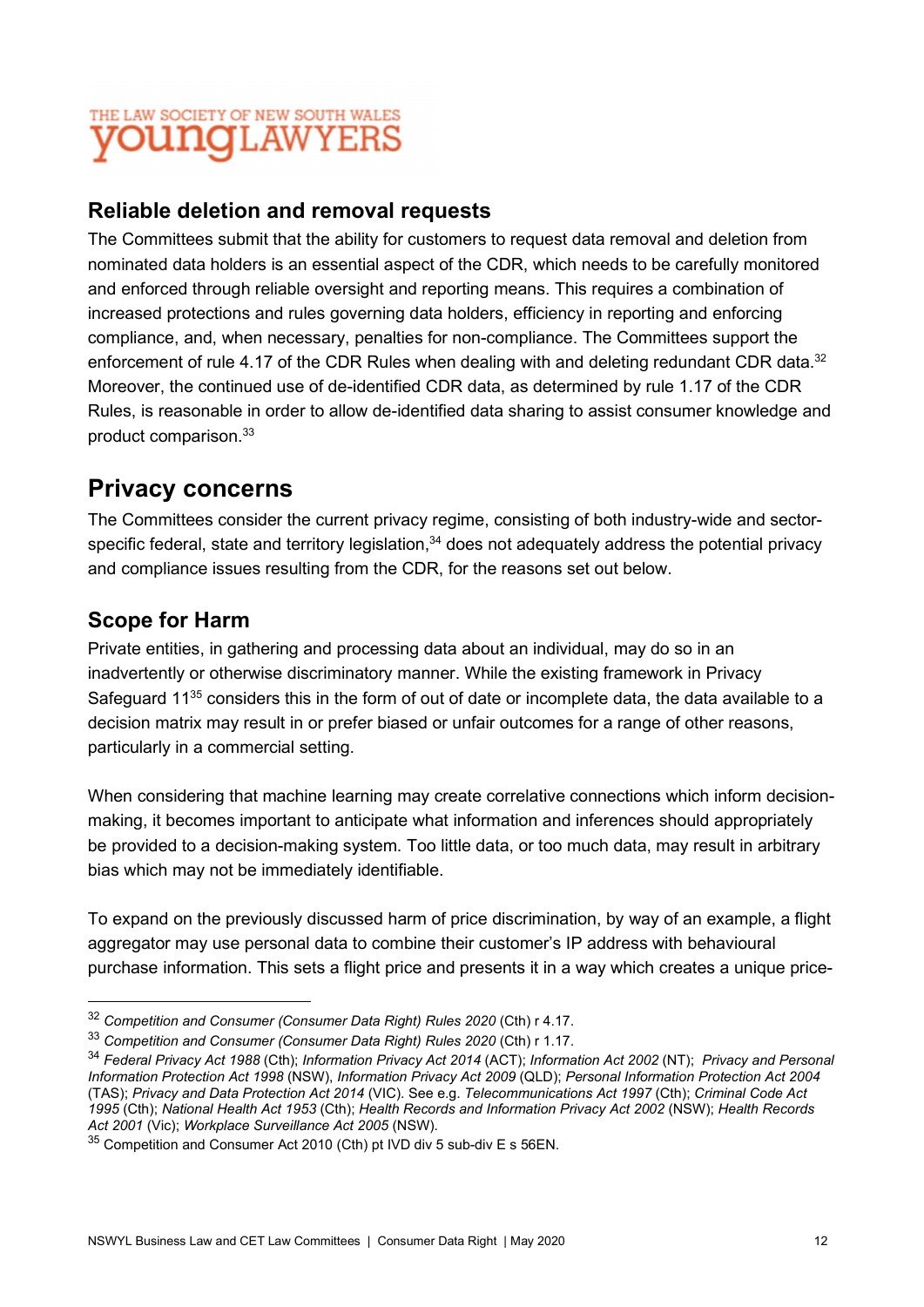point for a specific consumer. This leads to greater sales and profit for the company but provides no benefit for the consumer and, likely unbeknownst to the consumer, their personal information has been used potentially to their detriment.

Perhaps of graver concern is the potential material consequences on that individual's ability to obtain essential services such as employment,  $36$  housing,  $37$  loans  $38$  and healthcare.  $39$  One adverse decision can have a flow on impact on other decisions. For example, if one entity relies on an incorrect, biased, or over-abundant data source to make an adverse decision about an individual, that decision may itself become a data point in decisions by other entities. This could in some scenarios, create a cascading series of adverse decisions for potentially essential services utilising the CDR, such as banking and other financial services.<sup>40</sup>

Data, and the systems which rely on data to provide services and make decisions, are inextricably intertwined. Recognising the examples of system bias in algorithms and advocating for explainability is not enough in and of itself and should not discharge the responsibility for data holders to consider, prevent and remedy potentially discriminatory outcomes.

#### Consumer Access

The Committees submit that systemic explainability should act as a *minimum* standard, particularly given the increasing complexity of data practices. In AI decision systems, for example, technical information used in the development of the system (such as the model, "values and constraints that shape…conceptualization", how these values shape the machine learning, and "how outputs...inform final decisions")<sup>41</sup> may be as essential to understanding the relationship between decisions and data. When we can see the usefulness of this kind of information for vulnerable consumers, it is clear that explainability is not a panacea for privacy concerns in complex digital

<sup>&</sup>lt;sup>36</sup> Alexander Tischbirek. 'Artificial Intelligence and Discrimination: Discriminating Against Discriminatory Systems' in Thomas Wischmeyer and Timo Rademacher (ed), Regulating Artificial Intelligence (Springer, 2020) 103, 112 -113 [25]- [26].

<sup>&</sup>lt;sup>37</sup> Bryan Casey, Ashkon Farhangi, and Roland Vogt, 'Rethinking Explainable Machines: The GDPR's "Right to Explanation" Debate and the Rise of Algorithmic Audits in Enterprise' (2019) 34(1) Berkeley Technology Law Journal 143, 147.

<sup>&</sup>lt;sup>38</sup> Andrew Selbst and Solon Barocas, 'The Intuitive Appeal of Explainable Machines' (2018) 87(3) Fordham Law Review 1085, 1102-1104; Christian Ernst, 'Artificial Intelligence and Autonomy: Self Determination in the Age of Automated Systems' in Thomas Wischmeyer and Timo Rademacher (ed), Regulating Artificial Intelligence (Springer, 2020) 53, 55 [4]-[5].

 $39$  Fruzsina Molnar-Gabor, 'Artificial Intelligence in Healthcare: Doctors, Patients and Liabilities' in Thomas Wischmeyer and Timo Rademacher (ed), Regulating Artificial Intelligence (Springer, 2020) 337, 337.

<sup>&</sup>lt;sup>40</sup> For example, flow on effects of a creditworthiness decision: Andrew Selbst and Solon Barocas, 'The Intuitive Appeal of Explainable Machines' (2018) 87(3) Fordham Law Review 1085, 1102-1104.

<sup>&</sup>lt;sup>41</sup> Andrew Selbst and Solon Barocas, 'The Intuitive Appeal of Explainable Machines' (2018) 87(3) Fordham Law Review 1085, 1130.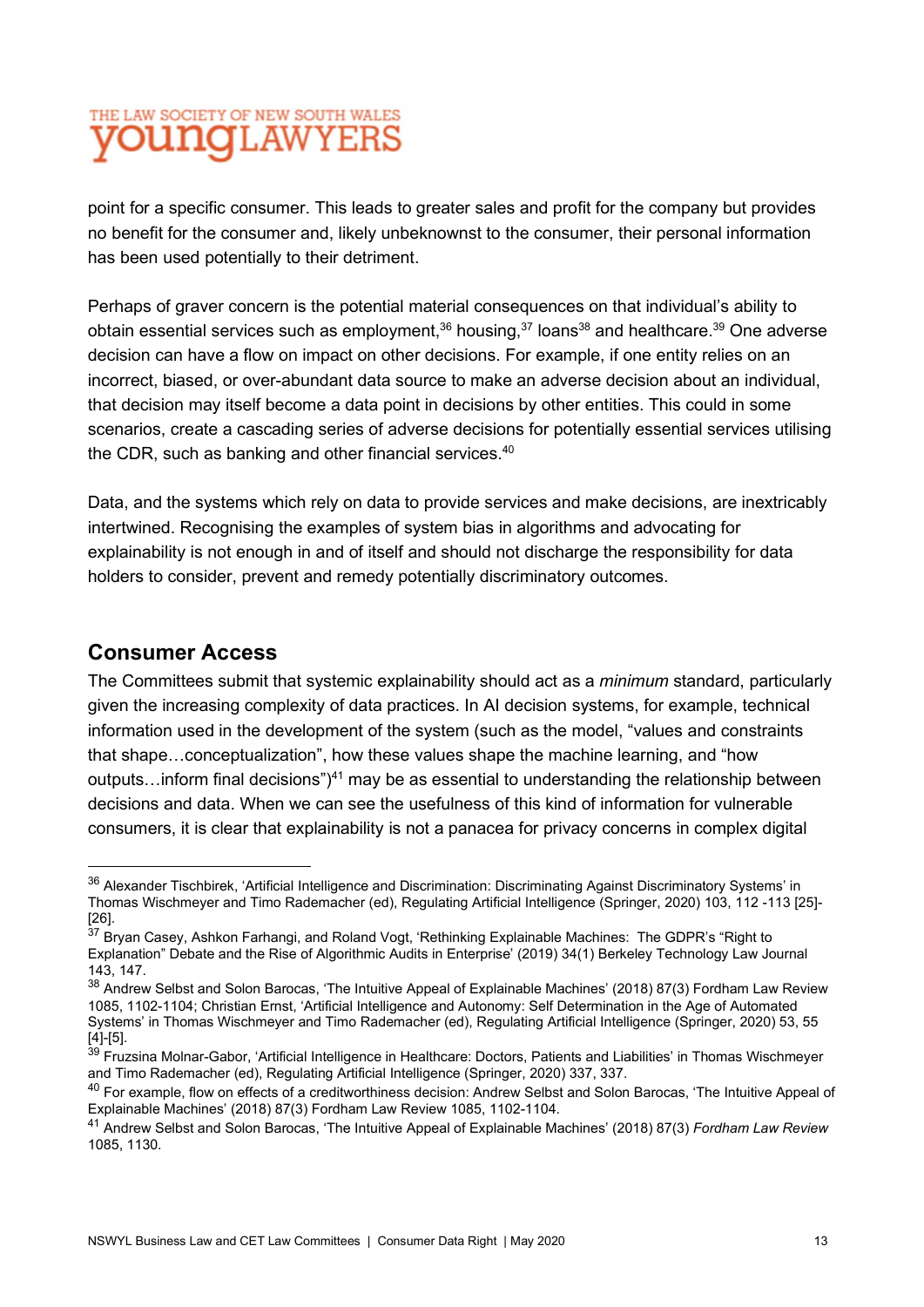#### spaces.

The impact of inadvertent or residual disclosures about third parties should be carefully considered from a privacy perspective. The Committees acknowledge the role of Privacy Safeguard 442 and Privacy Principle 4<sup>43</sup> in placing the onus on the recipient of unsolicited data to destroy it, however, it is notable that there are no recorded privacy determinations to date which address Principle 4.44

 One example is residual or inadvertent disclosure is that of children, whose data is largely under the control of their guardian until adolescence and adulthood, and whose information may be easily discernible from that of their guardian, or disclosed by association. While the use of a child's information may be captured by Privacy Safeguard  $6^{45}$  (and Privacy Principle  $6)^{46}$  there are exceptions to the application of the Safeguard in uses for direct marketing, and likely parental consent would be sufficient in a practical sense. Given the highlighted issues of complex harm, and challenges to the explainability of the systems which operate on such data, it remains a concern if inadvertent disclosure measures meet the needs of vulnerable users.

The Committees further submit that the ability of the CDR to positively impact consumers is reliant on consumers' willingness to engage with their rights, and being able to hold data controllers to account and demand a high level of security in order to feel secure. Currently, research shows a lack of engagement with the existing framework.<sup>47</sup> This is in the context of consumers developing a deep mistrust of online platforms following data scandals such as Facebook/Cambridge Analytica,<sup>48</sup> and HealthEngine.<sup>49</sup> The Committees recommend that an educational campaign be undertaken to engage consumers in discussions about the CDR through the holding of online and in-person seminars and/or workshops and disseminating information about the use and operation of the CDR online.

<sup>&</sup>lt;sup>42</sup> Competition and Consumer Act 2010 (Cth) pt IVD div 5 sub-div C s 56EG.

<sup>43</sup> Privacy Act 1988 Sch 1, Pt 1.

<sup>44 &#</sup>x27;Privacy Determinations,' Australian Government – Office of the Australian Information Commissioner (Web Page)<br><https://www.oaic.gov.au/privacy/privacy-decisions/privacy-determinations/>.

<sup>&</sup>lt;sup>45</sup> Competition and Consumer Act 2010 (Cth) pt IVD div 5 sub-div D s 56EI.

 $46$ Privacy Act 1988 (Cth) sch 1 pt 3 s 6.

<sup>47</sup> James Meese et al., 'Citizen or consumer? Constructing Australia and Europe's data protection polices' (2019) 8(2) Internet Policy Review: Journal on Internet Regulation 1, 6; Office of the Australian Information Commissioner, Australian Community Attitudes to Privacy Survey (Report, 15 May 2017) 15.

<sup>48</sup> 'Cambridge Analytica Harvested Data from More than 87 Million Facebook Users, Whistleblower Says', ABC News (online, 18 April 2018) <https://www.abc.net.au/news/2018-04-18/cambridge-analytica-employee-testifies-before-ukcommittee/9670192>.

<sup>&</sup>lt;sup>49</sup> Pat McGrath, 'HealthEngine, medical booking app, facing multi-million-dollar fines for selling patient data', ABC News (online, 8 August 2019) <https://www.abc.net.au/news/2019-08-08/healthengine-facing-massive-fine-after-abcinvestigation/11394564>.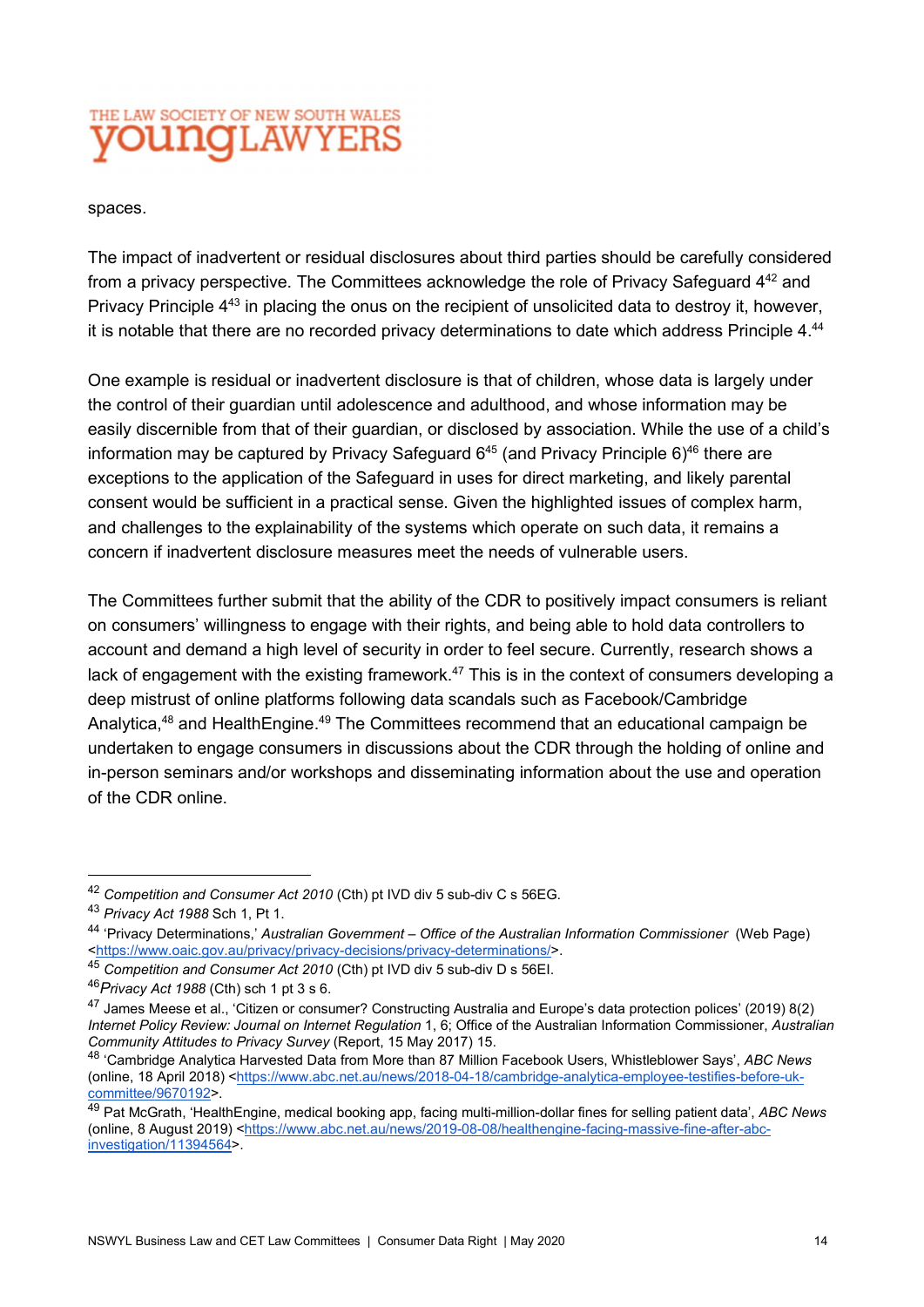This would clarify confusion regarding rights and expectations flowing from the new right, and encourage consumers to engage with their rights and make informed decisions under the CDR framework. The Committees further propose that extending this engagement to providing business with industry specific guidance on the necessary changes to ensure their data practices are compliant may be beneficial. This is particularly so for small to medium enterprises who lack the resources to ensure compliance without some additional assistance.

The Committees recommend that accredited data recipients be required to disclose the CDR data relating to the consumer that is already in its possession, in addition to any other data relating to the consumer that it intends to combine with the CDR data. This would ensure that further consideration is given to protections designed to address the significant privacy implications both for the consumer consenting to a transfer of CDR data, and for third parties who do not explicitly consent to that transfer.

Finally, the Committees recognise that education designed to increase consumer awareness of the CDR plays a critical role in achieving the privacy outcomes targeted for the Consumer Data Right Safeguards framework. Further, when considering the complexity of the current interaction of legislation surrounding privacy, education may not be enough particularly for vulnerable consumers with limited access to legal advice. The Committees submit that an unambiguous identification of enforceable rights with respect to the use of their own CDR data is essential for realising privacy outcomes for consumers under the current system. Ambiguity is likely to reduce the value and bargaining power that a consumer could otherwise derive from the CDR.

### Redress and Remedies

The Committees submit that the complexities of the current regime may hinder consumer trust because of the insufficient understanding of how consumer rights are protected. In the digital context, the privacy regime is further complicated by a regulatory level relating to consumer data practices, where the Office of the Australian Information Commissioner (OAIC) and Australian Competition and Consumer Commission are charged with ensuring compliance over particular conduct.

The Committees support and recommend the inclusion of private remedies for individuals (for example privately-recoverable pecuniary penalties), in addition to the ability to complain o the relevant enforcement agency, in respect of the misuse or inappropriate disclosure of CDR data. The Committees consider it important to provide aggrieved consumers and individuals who have suffered an alleged breach of their privacy due to non-compliance with the CDR with practical avenues to seek relief independent of enforcement agencies. In the context of the growing importance of consumer data and future CDR participants increasingly relying on data relating to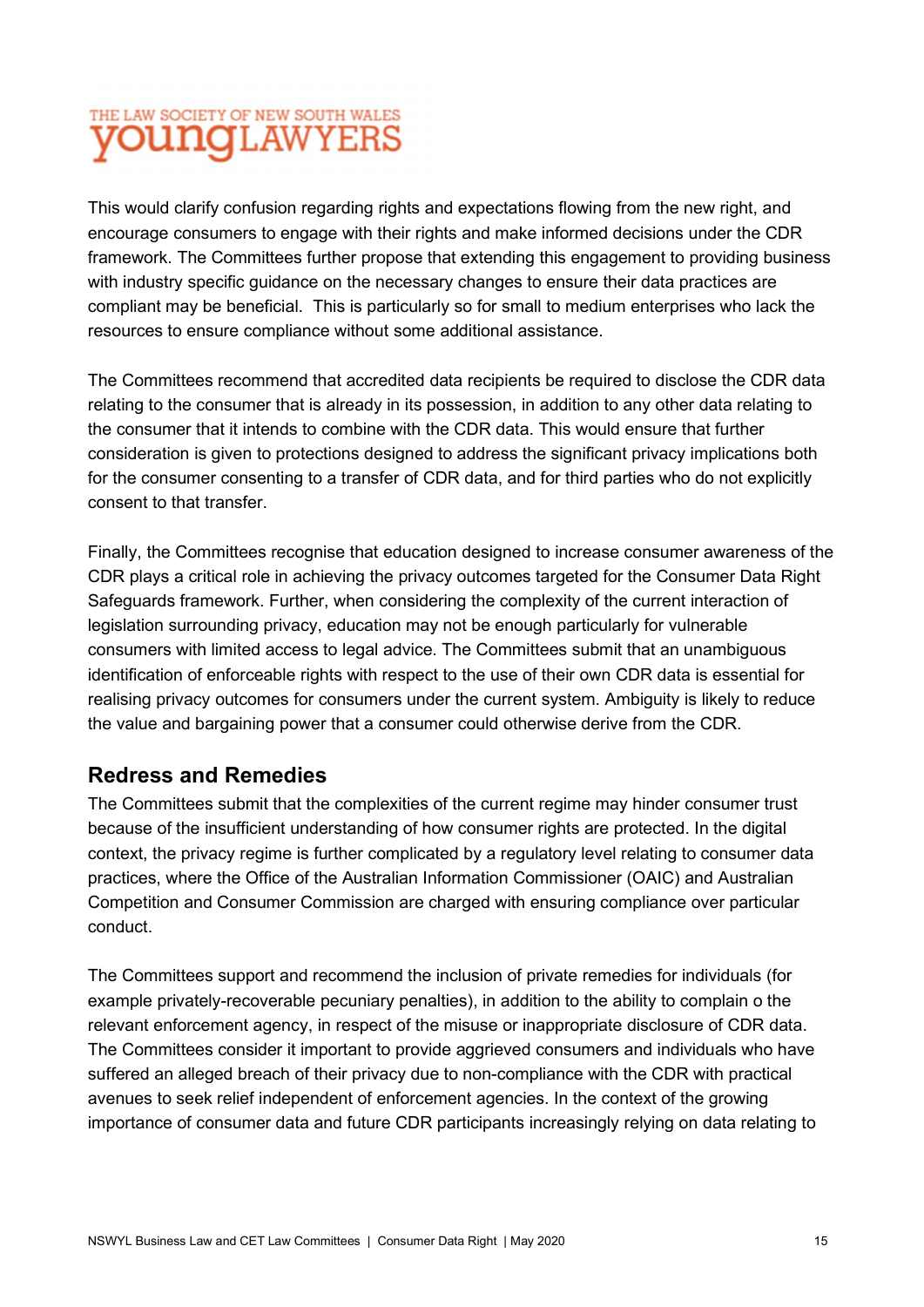individuals to make decisions which affect them, providing consumers with private remedies is important in accounting for the significant impact incorrect or unauthorised data can have upon an individual's life.

Further, providing individuals this right reduces the burden on enforcement agencies, thereby enabling them to focus on the most egregious cases, and the most vulnerable consumers who may be unable to engage with private systems of redress. This risk of litigation would also further incentivise CDR participants to comply with their obligations under the Consumer Data Right Safeguards framework.<sup>50</sup>

## Formalisation of Consumer Protections

The Committees are of the view that 'de-identification' is a critical aspect of the CDR and should be contained within Parliament enacted statute rather than left to outside frameworks. The control mechanism of deletion and 'de-identification' enable consumers to protect their privacy from the risk of misuse. The importance of deletion has already been discussed above, however, unless deidentification is defined clearly in legislation, the references to it may be highly problematic.

Acknowledging the existing Data-61 Framework, $51$  and the complexity of the decision of deidentification, the Committees note that the conventional approach of removing identifiers such as name, address, and date of birth from collected data which contains or concerns personal details of people's lives (such as when and where they conducted credit transactions or when, where and whom they called or texted) is a form of de-identification that is inadequate. The conventional process of cross referencing can reveal the identity of the consumer to whom the data belongs. These kinds of processes are likely to be made more readily accessible in the future as machine learning technology continues to develop. The complexity of these processes should be weighed against the barriers to consumer confidence that a lack of transparency or certainty may entail.

The Committees recommend that the definition of de-identification should be extended to require that all copies of the redundant data be permanently transformed into a state from which they can no longer be used to identify the consumer to whom it relates. That is, they should be anonymized to an extent that is impossible to be able to re-identify the individual. Certain technologies and programs could assist with this, such as k-anonymity. This should consider (a) the capacity for anonymity inherent to the type and scope of data, and (b) accounting for public and commercially available datasets and analysis tools which could be utilised to reconstitute the redundant data.

<sup>&</sup>lt;sup>50</sup> Competition and Consumer Act 2010 (Cth) pt IVD div 5; OAIC, Consumer Data Right Privacy Safety Guidelines, 2020 < https://www.oaic.gov.au/assets/consumer-data-right/cdr-privacy-safeguard-guidelines-february-2020.pdf>.

<sup>&</sup>lt;sup>51</sup> [16] Christine M O'Keefe et al, 'The De-Identification Decision-Making Framework' (CSIRO Report EP173122 and EP175702, CSIRO, September 2017) < https://data61.csiro.au/en/Our-Research/Our-Work/Safety-and-Security/Privacy-Preservation/De-identification-Decision-Making-Framework>.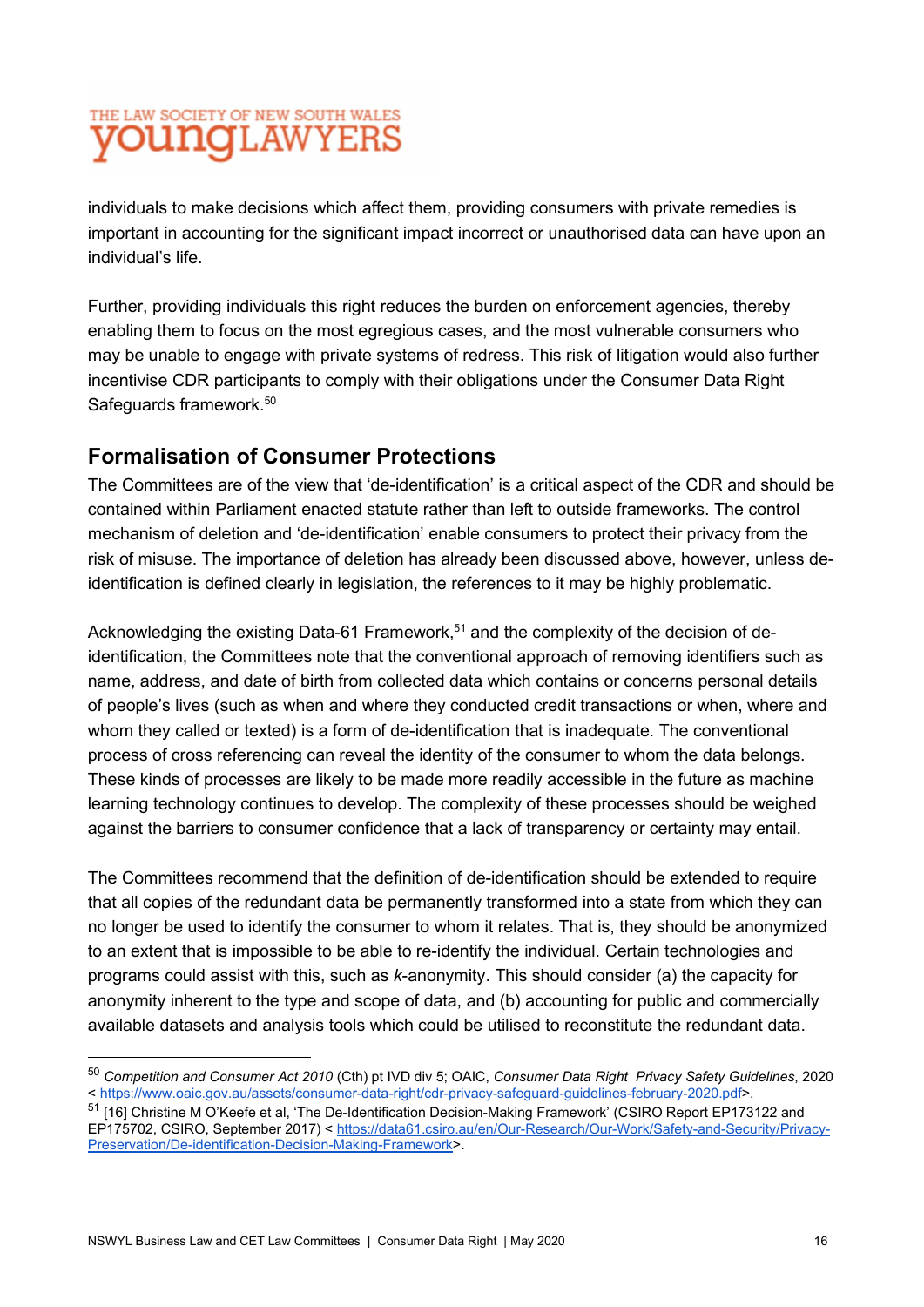

The Committees want to emphasise these considerations may be of greater significance in the context of artificial intelligence and machine learning systems. The requirements to delete or deidentify data held may be complicated where an algorithm has already relied on that information as a data point. This raises the possibility that the data is discernible from the algorithm itself, and extremely challenging to 'destroy' data as understood by the requirements of Privacy Safeguard 12.<sup>52</sup> This risk may be compounded where the decision made has created a negative or discriminatory outcome based on the data which is indelibly embedded within a complex decisionmaking program.

<sup>52</sup> Competition and Consumer Act 2010 (Cth) pt IVD div 5 sub-div E s 56EO.